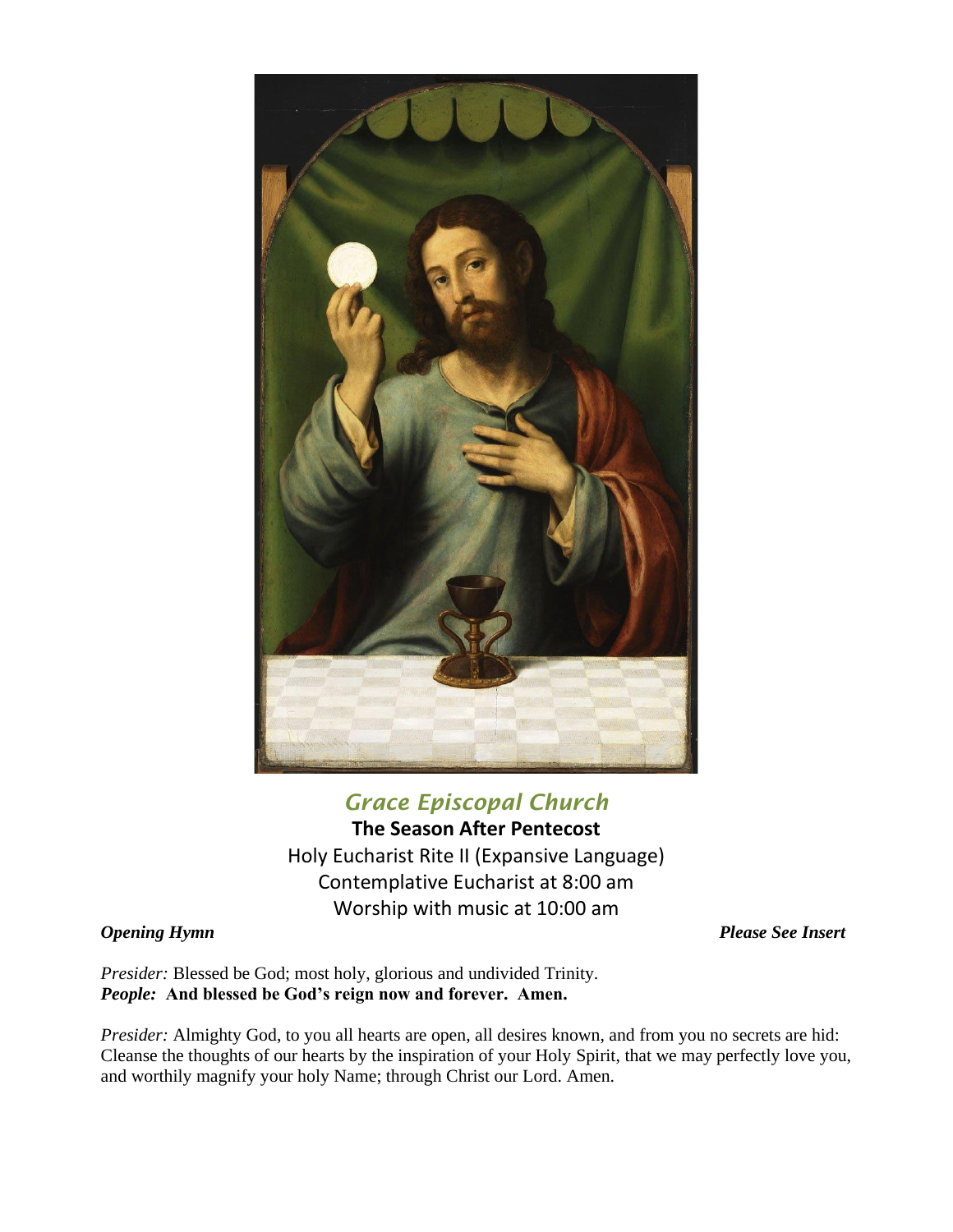

*Presider:* God be with you. *People:* **And also with you**

*Presider:* Let us pray.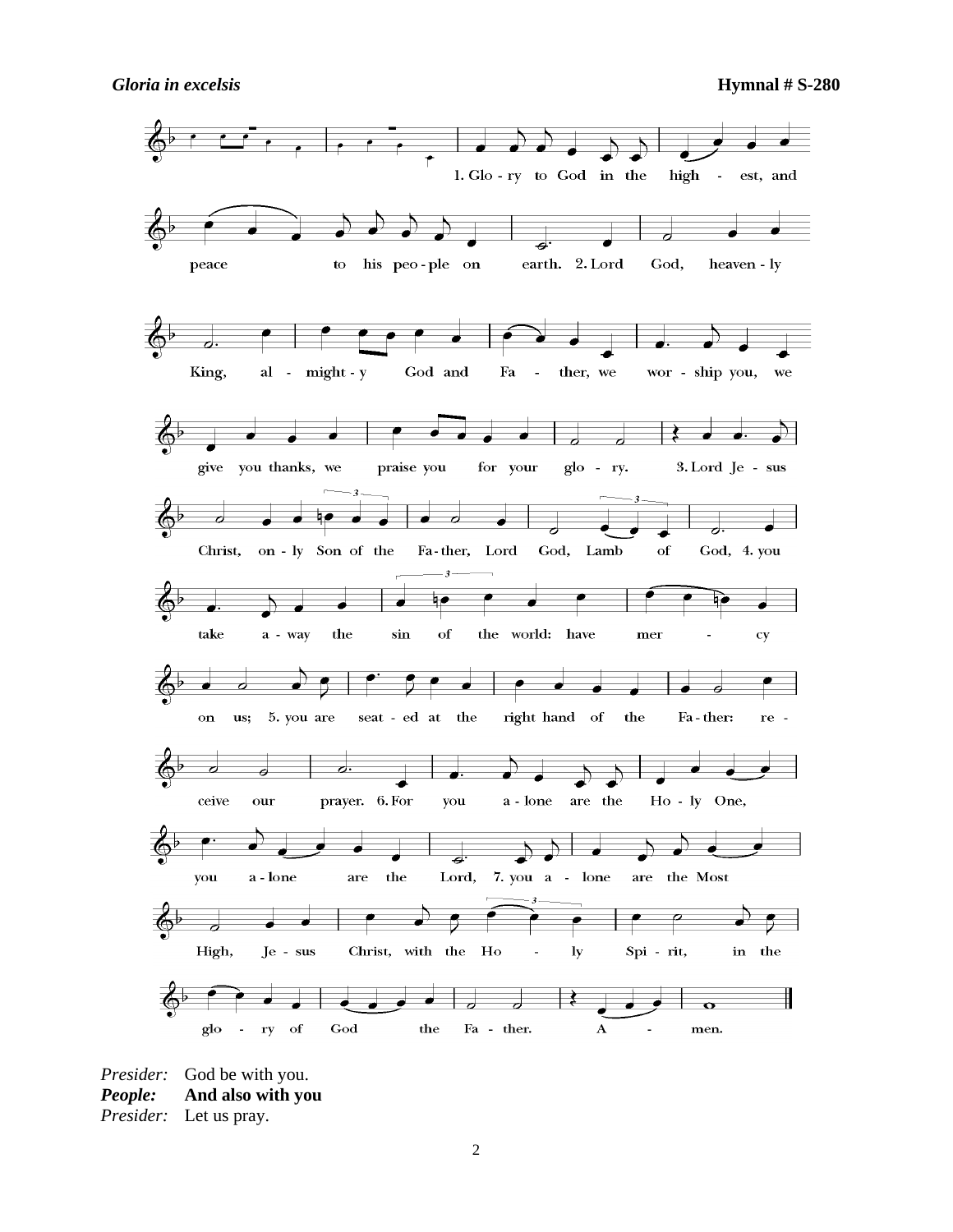| <b>Collect of the Day</b>                  |                                                                                                                                                                                                                                                                                                                                                                                                                                                                                                                                                                                                                                                                                                                                                            | <b>Please See Insert</b>   |
|--------------------------------------------|------------------------------------------------------------------------------------------------------------------------------------------------------------------------------------------------------------------------------------------------------------------------------------------------------------------------------------------------------------------------------------------------------------------------------------------------------------------------------------------------------------------------------------------------------------------------------------------------------------------------------------------------------------------------------------------------------------------------------------------------------------|----------------------------|
| <b>The Lessons</b><br><b>First Reading</b> |                                                                                                                                                                                                                                                                                                                                                                                                                                                                                                                                                                                                                                                                                                                                                            | <b>Please See Insert</b>   |
| Reader:<br>People:                         | Hear what the Spirit is saying to God's people<br>And also with you.                                                                                                                                                                                                                                                                                                                                                                                                                                                                                                                                                                                                                                                                                       |                            |
| Psalm                                      |                                                                                                                                                                                                                                                                                                                                                                                                                                                                                                                                                                                                                                                                                                                                                            | <b>Please See Insert</b>   |
| <b>Second Reading</b>                      |                                                                                                                                                                                                                                                                                                                                                                                                                                                                                                                                                                                                                                                                                                                                                            | <b>Please See Insert</b>   |
| Reader:<br>People:                         | Hear what the Spirit is saying to God's people.<br>Thanks be to God.                                                                                                                                                                                                                                                                                                                                                                                                                                                                                                                                                                                                                                                                                       |                            |
| <b>Sequence Hymn</b>                       |                                                                                                                                                                                                                                                                                                                                                                                                                                                                                                                                                                                                                                                                                                                                                            | <b>Please See Insert</b>   |
| Presider:<br>People:                       | The Holy Gospel of our Savior Jesus Christ according to<br>Glory to you, Lord Christ.                                                                                                                                                                                                                                                                                                                                                                                                                                                                                                                                                                                                                                                                      |                            |
| <b>The Gospel</b>                          |                                                                                                                                                                                                                                                                                                                                                                                                                                                                                                                                                                                                                                                                                                                                                            | <b>Please See Insert</b>   |
| Presider:<br>People:                       | The Gospel of our Savior.<br>Praise to you, Lord Christ.                                                                                                                                                                                                                                                                                                                                                                                                                                                                                                                                                                                                                                                                                                   |                            |
| <b>Sermon</b>                              |                                                                                                                                                                                                                                                                                                                                                                                                                                                                                                                                                                                                                                                                                                                                                            | The Rev. Rose Anne Lonsway |
| <b>Nicene Creed</b>                        |                                                                                                                                                                                                                                                                                                                                                                                                                                                                                                                                                                                                                                                                                                                                                            | <b>BCP</b> p. 358          |
|                                            | Presider and people:<br>We believe in one God,<br>the Father, the Almighty,<br>maker of heaven and earth,<br>of all that is, seen and unseen.<br>We believe in one Lord, Jesus Christ,<br>the only Son of God,<br>eternally begotten of the Father,<br>God from God, Light from Light,<br>true God from true God, begotten, not made,<br>of one Being with the Father;<br>through him all things were made.<br>For us and for our salvation<br>he came down from heaven,<br>was incarnate of the Holy Spirit and the Virgin Mary<br>and became truly human.<br>For our sake he was crucified under Pontius Pilate;<br>he suffered death and was buried.<br>On the third day he rose again<br>in accordance with the Scriptures;<br>he ascended into heaven |                            |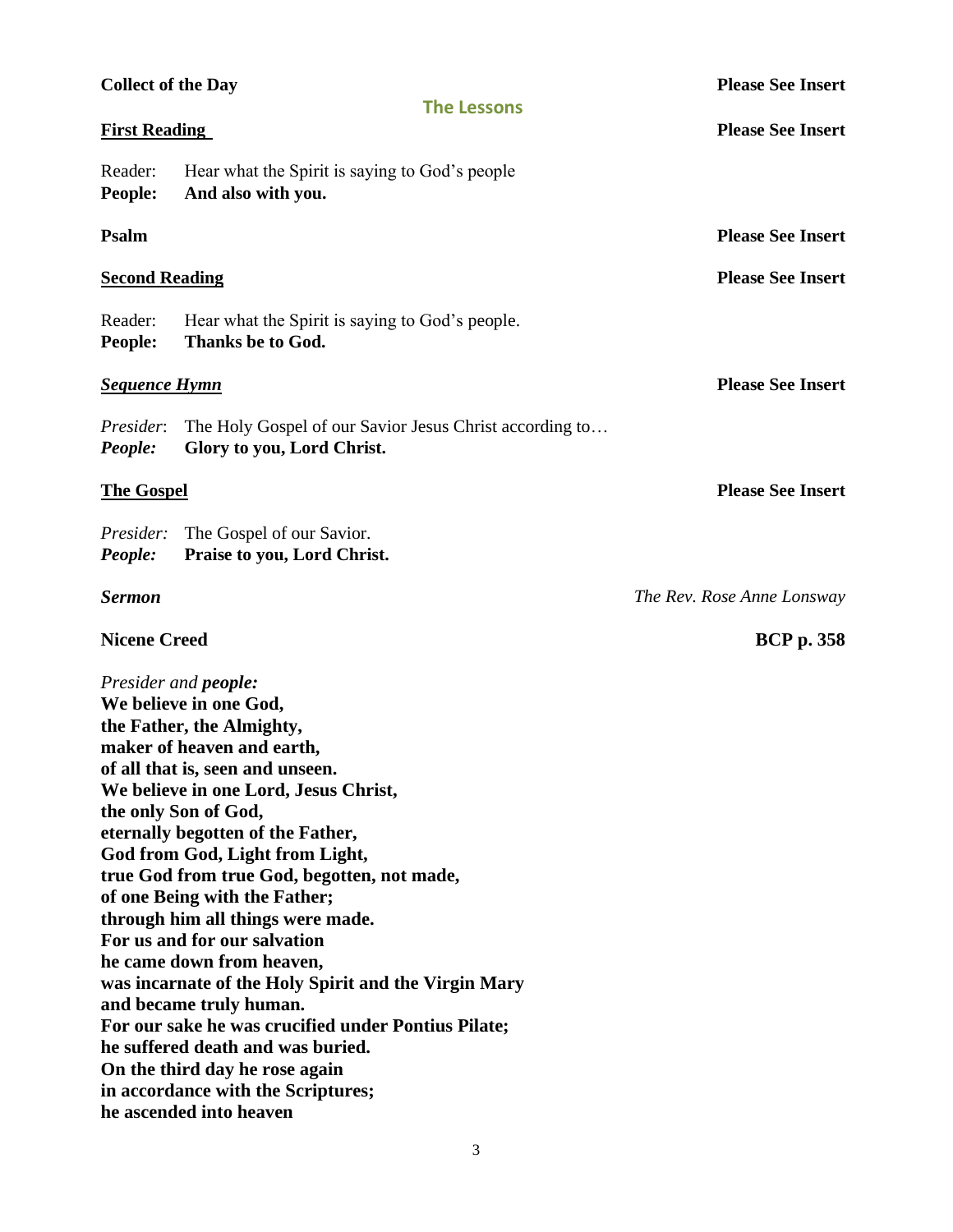**and is seated at the right hand of the Father. He will come again in glory to judge the living and the dead, and his kingdom will have no end. We believe in the Holy Spirit, the Lord, the giver of life, who proceeds from the Father, who with the Father and the Son is worshiped and glorified, who has spoken through the prophets. We believe in one holy catholic and apostolic Church. We acknowledge one baptism for the forgiveness of sins. We look for the resurrection of the dead, and the life of the world to come. Amen**

# **Prayers of the People Please See Insert**

# **CONFESSION OF SIN**

*The Presider says* 

Let us confess our sins against God and our neighbor.

*Silence may be kept.* 

### *Presider and People*

**Most merciful God, we confess that we have sinned against you in thought, word, and deed, by what we have done, and by what we have left undone. We have not loved you with our whole heart; we have not loved our neighbors as ourselves. We are truly sorry and we humbly repent. For the sake of our Savior Jesus Christ, have mercy on us and forgive us; that we may delight in your will, and walk in your ways, to the glory of your Name. Amen.**

*Presider:* Almighty God have mercy on you, forgive you all your sins through the grace of Jesus Christ, strengthen you in all goodness, and by the power of the Holy Spirit keep you in eternal life. Amen.

### **The Peace**

*Presider:* The peace of the Christ be always with you. *People: And also with you.*

# **Announcements**

*The Doxology*

*Offertory Hymn* **Please See Insert**

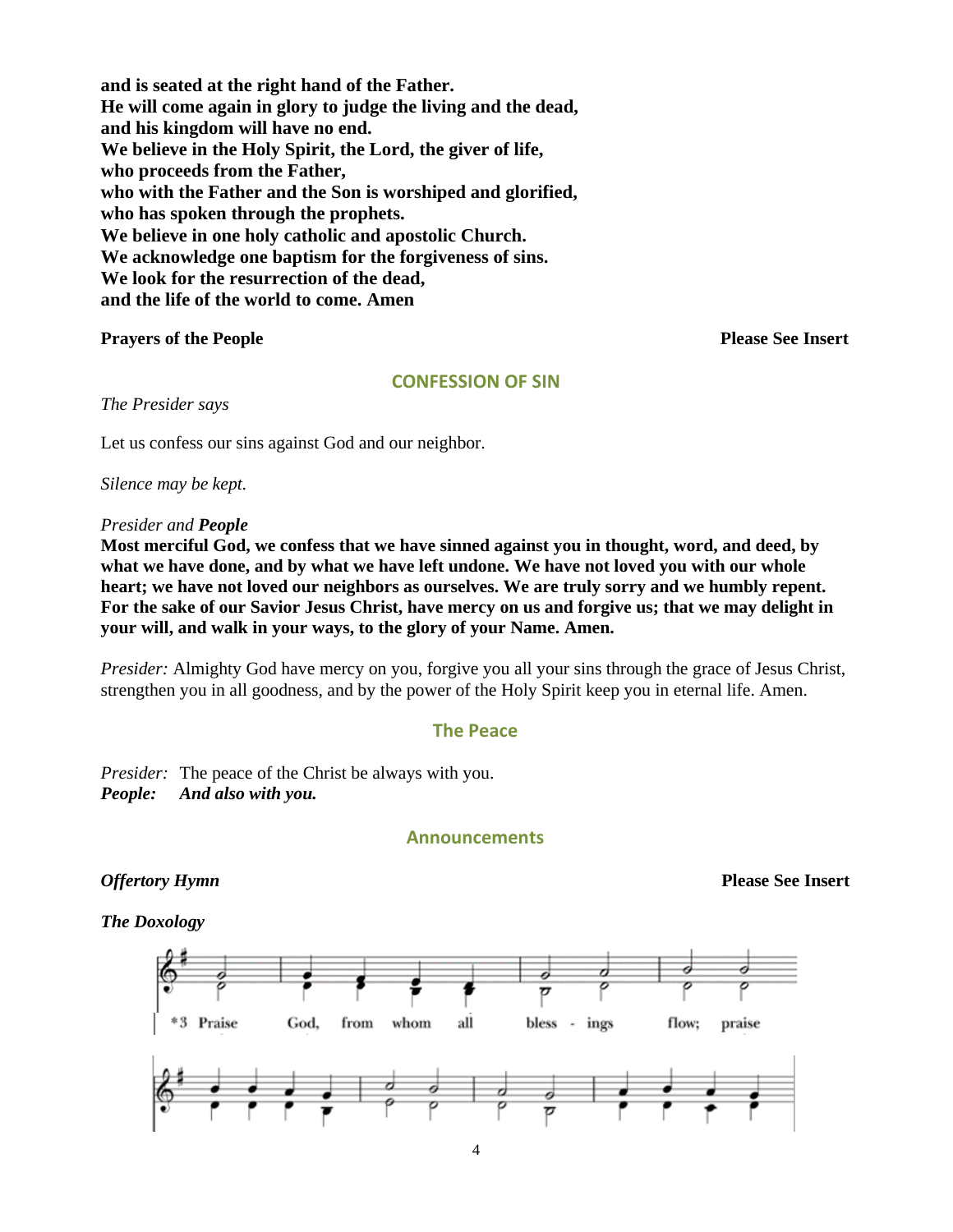

# **Holy Communion**

# **Eucharistic Prayer 1 (Expansive Language)**

| <i>Presider:</i> God be with you.                         |  |
|-----------------------------------------------------------|--|
| <i>People:</i> And also with you.                         |  |
| <i>Presider:</i> Lift up your hearts.                     |  |
| <i>People:</i> We lift them to the Lord.                  |  |
| <i>Presider:</i> Let us give thanks to the Lord our God.  |  |
| <i>People:</i> It is right to give our thanks and praise. |  |

# *The Presider proceeds*

It is right, and a good and joyful thing, always and everywhere to give thanks to you, Almighty God, Creator of heaven and earth …

Therefore, we praise you, joining our voices with Angels and Archangels and with all the company of heaven, who forever sing this hymn to proclaim the glory of your Name:

*Sanctus Hymnal # S-130*

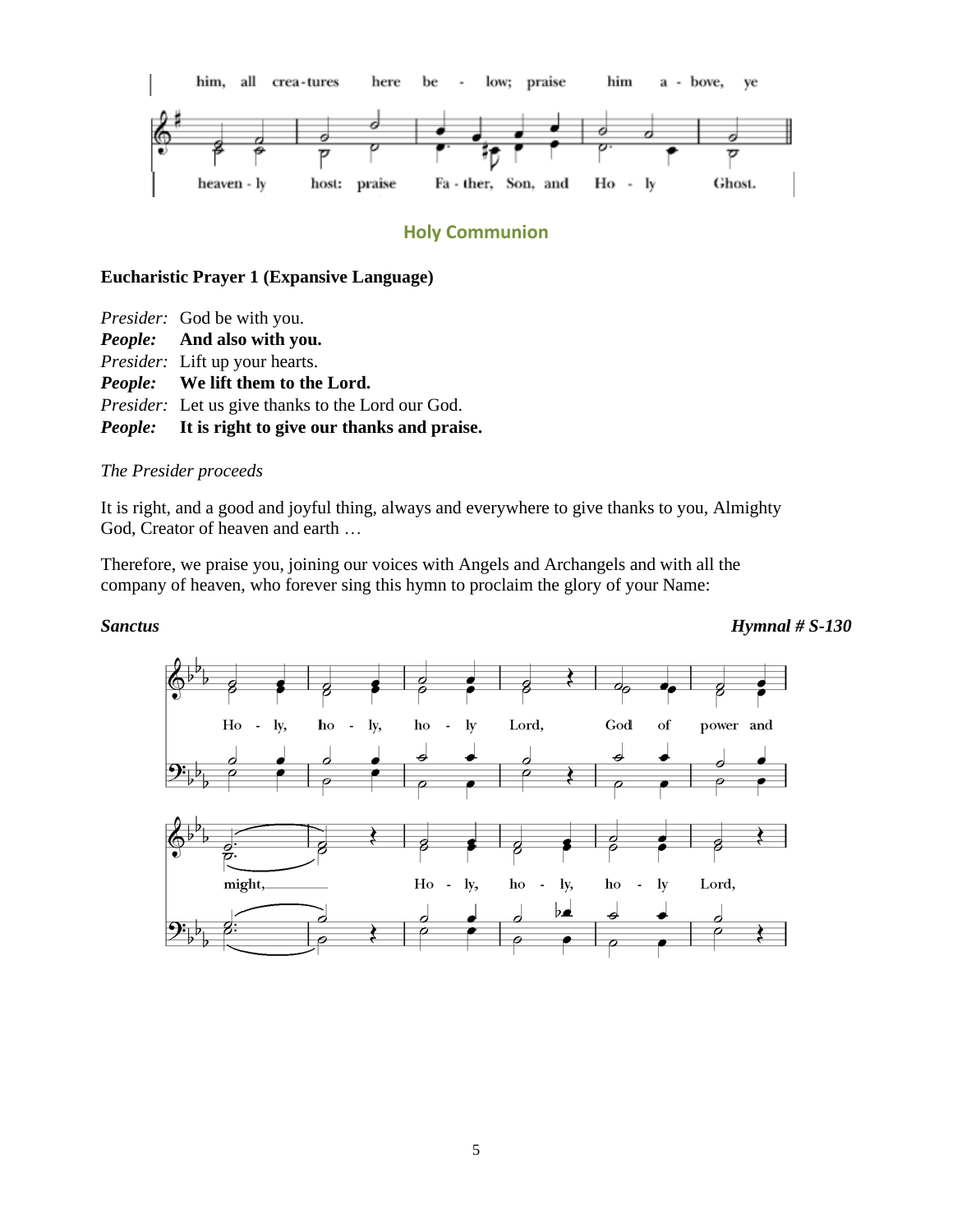

### *The people stand or kneel. Then the Presider continues*

Holy and gracious God: In your infinite love you made us for yourself; and, when we had fallen into sin and become subject to evil and death, you, in your mercy, sent Jesus Christ, your only and eternal Son, to share our human nature, to live and die as one of us, to reconcile us to you, the God and maker and preserver of all people. Jesus stretched out his arms upon the cross, and offered himself in obedience to your will, a perfect sacrifice for the whole world. On the night he was handed over to suffering and death, our Savior Jesus Christ took bread; and when he had given thanks to you, he broke it, and gave it to his disciples, and said, "Take, eat: This is my Body, which is given for you. Do this for the remembrance of me." After supper Jesus took the cup of wine; and when he had given thanks, he gave it to them, and said, "Drink this, all of you: This is my Blood of the new Covenant, which is shed for you and for many for the forgiveness of sins. Whenever you drink it, do this for the remembrance of me."

Therefore, we proclaim the mystery of faith:

*Presider and people*Celebrant and People 0 Ō Christ has died. Christ is ris - en. Christ will come a - gain.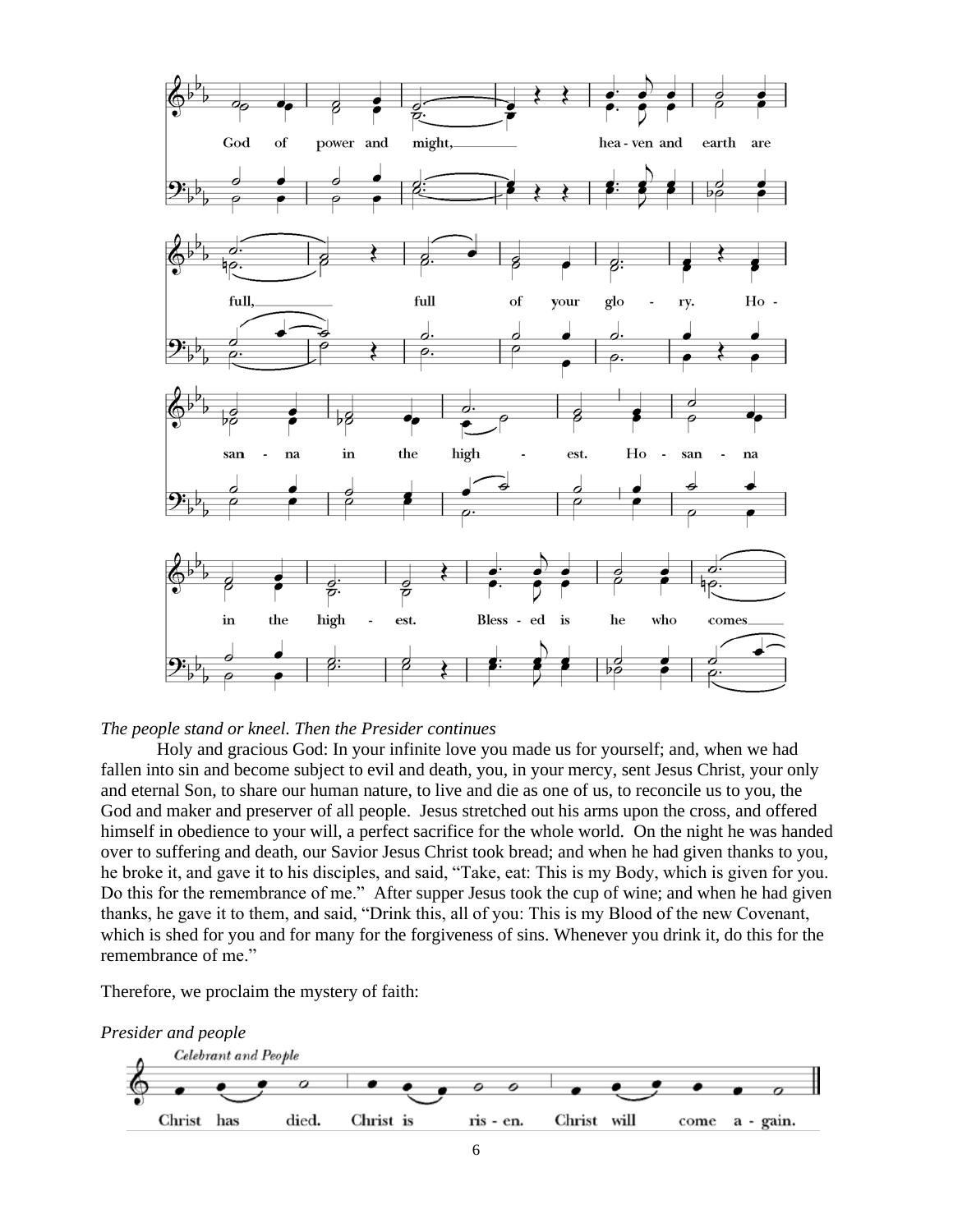# *The Presider continues*

We celebrate the memorial of our redemption, Almighty God, in this sacrifice of praise and thanksgiving. Recalling Christ's death, resurrection, and ascension, we offer you these gifts. Sanctify them by your Holy Spirit to be for your people the Body and Blood of your Son, the holy food and drink of new and unending life in Christ. Sanctify us also that we may faithfully receive this holy Sacrament, and serve you in unity, constancy, and peace; and at the last day bring us with all your saints into the joy of your eternal kingdom.

All this we ask through Jesus Christ our Savior. By Christ, and with Christ, and in Christ, in the unity of the Holy Spirit all honor and glory is yours, Almighty God, now and forever.

# *GREAT AMEN (sing 3x)*



Presider: And now, as our Savior Christ has taught us, we now pray

## *People* and Celebrant

Our Father in heaven, hallowed be your Name, your kingdom come, your will be done, on earth as in heaven. Give us today our daily bread. Forgive us our sins, as we forgive those who sin against us. Save us from the time of trial, and deliver us from evil. For the kingdom, the power, and the glory are yours, now and for ever. Amen.

# *The Breaking of the Bread*

A period of silence is kept.